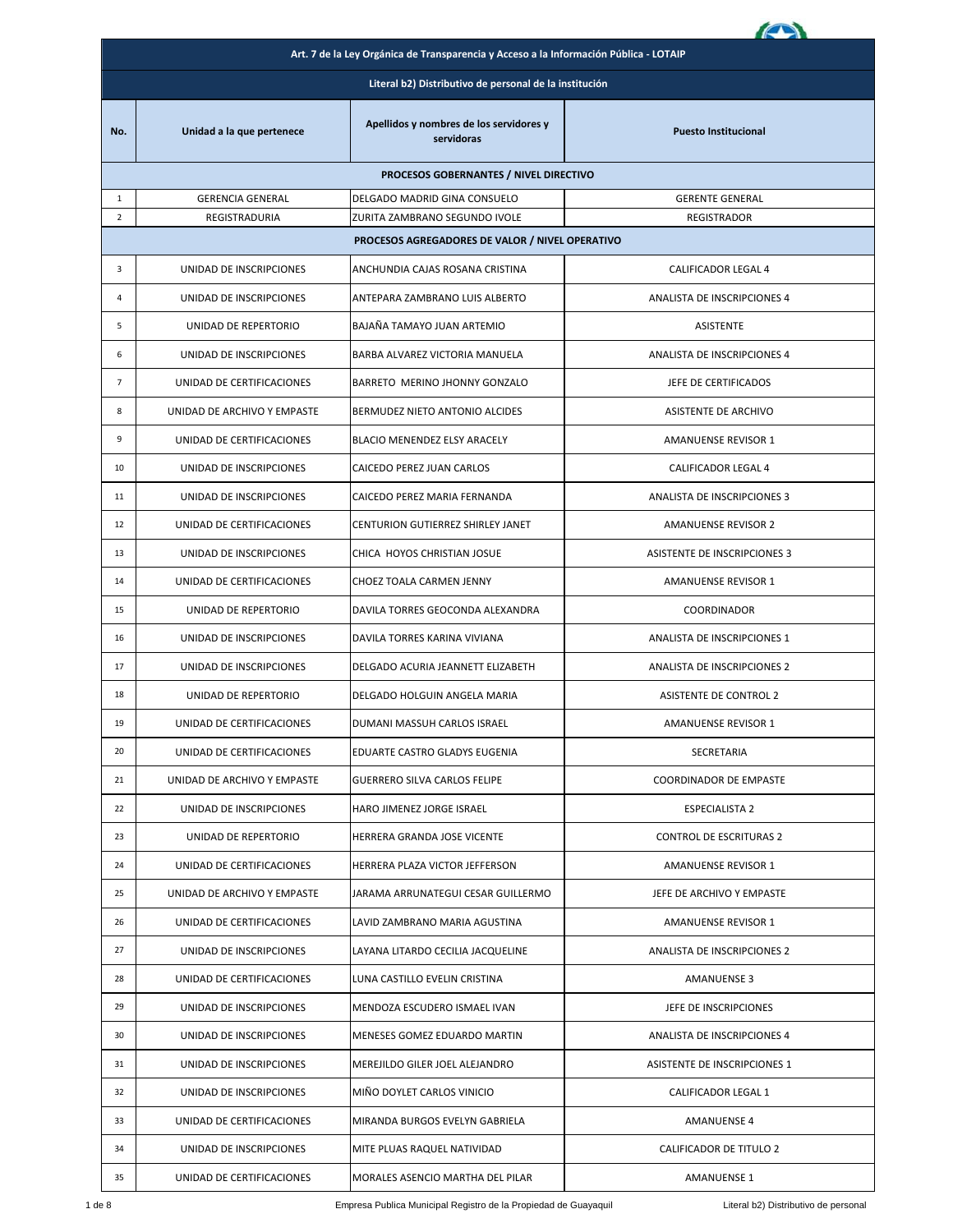| 36 | UNIDAD DE REPERTORIO           | MORALES HERMIDES LIDIA MARIANA                                                                             | <b>CONTROL DE ESCRIT</b>                                                 |
|----|--------------------------------|------------------------------------------------------------------------------------------------------------|--------------------------------------------------------------------------|
| 37 | UNIDAD DE CERTIFICACIONES      | MORAN OLMEDO ESTEPHANIA DEL ROSARIO                                                                        | SECRE Expresa Pública Municipal<br>Registro de la Propiedad de Guayaquil |
| 38 | UNIDAD DE CERTIFICACIONES      | MUENTES AVILES ARIANA JANNAEL                                                                              | <b>AMANUENSE 1</b>                                                       |
| 39 | UNIDAD DE REPERTORIO           | MUÑIZ SALVATIERRA ANGELA MARLENE                                                                           | <b>ASISTENTE DE CONTROL 2</b>                                            |
| 40 | UNIDAD DE CERTIFICACIONES      | MUÑOZ BURGOS GLENDA MARIA                                                                                  | <b>AMANUENSE 2</b>                                                       |
| 41 | UNIDAD DE ARCHIVO Y EMPASTE    | NARVAEZ VALDIVIESO ROBERTO FERNANDO                                                                        | ASISTENTE DE ARCHIVO                                                     |
| 42 | UNIDAD DE ARCHIVO Y EMPASTE    | OLVERA JIMENEZ ALEX JAVIER                                                                                 | ASISTENTE DE ARCHIVO                                                     |
| 43 | UNIDAD DE CERTIFICACIONES      | ORTIZ SANTISTEVAN JUAN CARLOS                                                                              | <b>AMANUENSE 2</b>                                                       |
| 44 | UNIDAD DE CERTIFICACIONES      | PADILLA CEDEÑO JENNY FRANCISCA                                                                             | ENFERMERA                                                                |
| 45 | UNIDAD DE REPERTORIO           | PARRA MAZON WALTER JAVIER                                                                                  | <b>AMANUENSE 4</b>                                                       |
| 46 | UNIDAD DE REPERTORIO           | PEREZ SANTOS MERCEDES ISABEL                                                                               | ASISTENTE DE CONTROL 2                                                   |
| 47 | UNIDAD DE INSCRIPCIONES        | PINTO ORELLANA JEORGETTE NACIRA                                                                            | ASISTENTE DE CONTROL 1                                                   |
| 48 | UNIDAD DE CERTIFICACIONES      | PLUAS PLUAS MIRIAM DEL CARMEN                                                                              | CALIFICADOR DE TITULO 2                                                  |
| 49 | UNIDAD DE CERTIFICACIONES      | POMA MORALES VICTOR ALBERTO                                                                                | <b>COORDINADOR 2</b>                                                     |
| 50 | UNIDAD DE REPERTORIO           | PROAÑO MEDINA HAYDEE GLORIA                                                                                | <b>AMANUENSE 4</b>                                                       |
| 51 | UNIDAD DE CERTIFICACIONES      | <b>QUINTEROS PELAEZ MARIA VICENTA</b>                                                                      | JEFE DE REPERTORIO                                                       |
| 52 | UNIDAD DE ARCHIVO Y EMPASTE    | RAMOS ZAMBRANO ERIKA KATIUSCA                                                                              | <b>AMANUENSE 2</b>                                                       |
| 53 | UNIDAD DE INSCRIPCIONES        | RIZO ULLON CARLOS MANUEL                                                                                   | ASISTENTE ADMINISTRATIVO 2                                               |
| 54 | UNIDAD DE SEGURIDAD INDUSTRIAL | SALAS VILLALVA BRENDA ELIZABETH                                                                            | CALIFICADOR DE TITULO 3                                                  |
| 55 | UNIDAD DE INSCRIPCIONES        | SALINAS TOMALA JUAN ROBERTO                                                                                | <b>COORDINADOR</b>                                                       |
| 56 | UNIDAD DE INSCRIPCIONES        | SAQUICELA BEDOLLA NARCISA FATIMA                                                                           | <b>ESPECIALISTA 2</b>                                                    |
| 57 | UNIDAD DE ARCHIVO Y EMPASTE    | SOLIS GALARZA JAVIER FRANKLIN                                                                              | <b>ASISTENTE DE ARCHIVO</b>                                              |
| 58 | UNIDAD DE INSCRIPCIONES        | SOTO MARTILLO JUDITH ERMELINDA                                                                             | <b>ANALISTA DE INSCRIPCIONES 3</b>                                       |
| 59 | UNIDAD DE ARCHIVO Y EMPASTE    | TOMALA DOMINGUEZ SERGIO FERNANDO                                                                           | <b>ASISTENTE DE ARCHIVO</b>                                              |
| 60 | UNIDAD DE ARCHIVO Y EMPASTE    | TOMALA RODRIGUEZ ANDRES GERMAN                                                                             | ASISTENTE DE EMPASTE                                                     |
| 61 | UNIDAD DE ASESORIA REGISTRAL   | TRIVIÑO GRIJALVA GONZALO GUSTAVO                                                                           | <b>ASESOR REGISTRAL 2</b>                                                |
| 62 | UNIDAD DE INSCRIPCIONES        | VARGAS HOLGUIN MARLENE LEONOR                                                                              | <b>ESPECIALISTA 2</b>                                                    |
| 63 | UNIDAD DE INSCRIPCIONES        | VARGAS MARTINEZ WASHINGTON ANDRES                                                                          | <b>ESPECIALISTA 1</b>                                                    |
| 64 | UNIDAD DE INSCRIPCIONES        | VASQUEZ PARRA MARIA BELEN                                                                                  | ESPECIALISTA 3                                                           |
| 65 | UNIDAD DE INSCRIPCIONES        | VELASQUEZ VALENCIA FIRMO FREDDY                                                                            | ANALISTA DE INSCRIPCIONES 1                                              |
| 66 | UNIDAD DE INSCRIPCIONES        | VELEZ VASQUEZ NORMA NIEVE                                                                                  | CALIFICADOR DE TITULO 3                                                  |
| 67 | UNIDAD DE INSCRIPCIONES        | VERA PLUAS LESLIE MARITZA                                                                                  | <b>ESPECIALISTA 1</b>                                                    |
| 68 | UNIDAD DE REPERTORIO           | VILLAFUERTE MORAN DIANA CAROLINA                                                                           | ASISTENTE DE CONTROL 1                                                   |
| 69 | UNIDAD DE ASESORIA REGISTRAL   | VILLACIS GOMEZ MIGUEL ELIAS                                                                                | ASESOR REGISTRAL 1                                                       |
| 70 | UNIDAD DE REPERTORIO           | YAGUAL VILLON STEFFI XIOMAR                                                                                | <b>ASISTENTE DE CONTROL 1</b>                                            |
| 71 | UNIDAD DE INSCRIPCIONES        | YANEZ CENTENO ROBERTO FABRICIO                                                                             | ASISTENTE DE INSCRIPCIONES 4                                             |
| 72 | UNIDAD DE CERTIFICACIONES      | ZAMBRANO CENTENO ELVIRA LEONOR                                                                             | <b>AMANUENSE 3</b>                                                       |
| 73 | UNIDAD DE INSCRIPCIONES        | ZAMBRANO FLORES LETICIA ISABEL                                                                             | ANALISTA DE INSCRIPCIONES 3                                              |
| 74 | UNIDAD DE INSCRIPCIONES        | ZAMORA ZURITA NELSON ANGEL                                                                                 | CALIFICADOR DE TITULO 2                                                  |
|    |                                | PROCESOS DESCONCENTRADOS                                                                                   |                                                                          |
| 75 |                                | NO EXISTE ESTE NIVEL O CLASIFICACION EN LA EMPRESA PUBLICA MUNICIPAL REGISTRO DE LA PROPIEDAD DE GUAYAQUIL |                                                                          |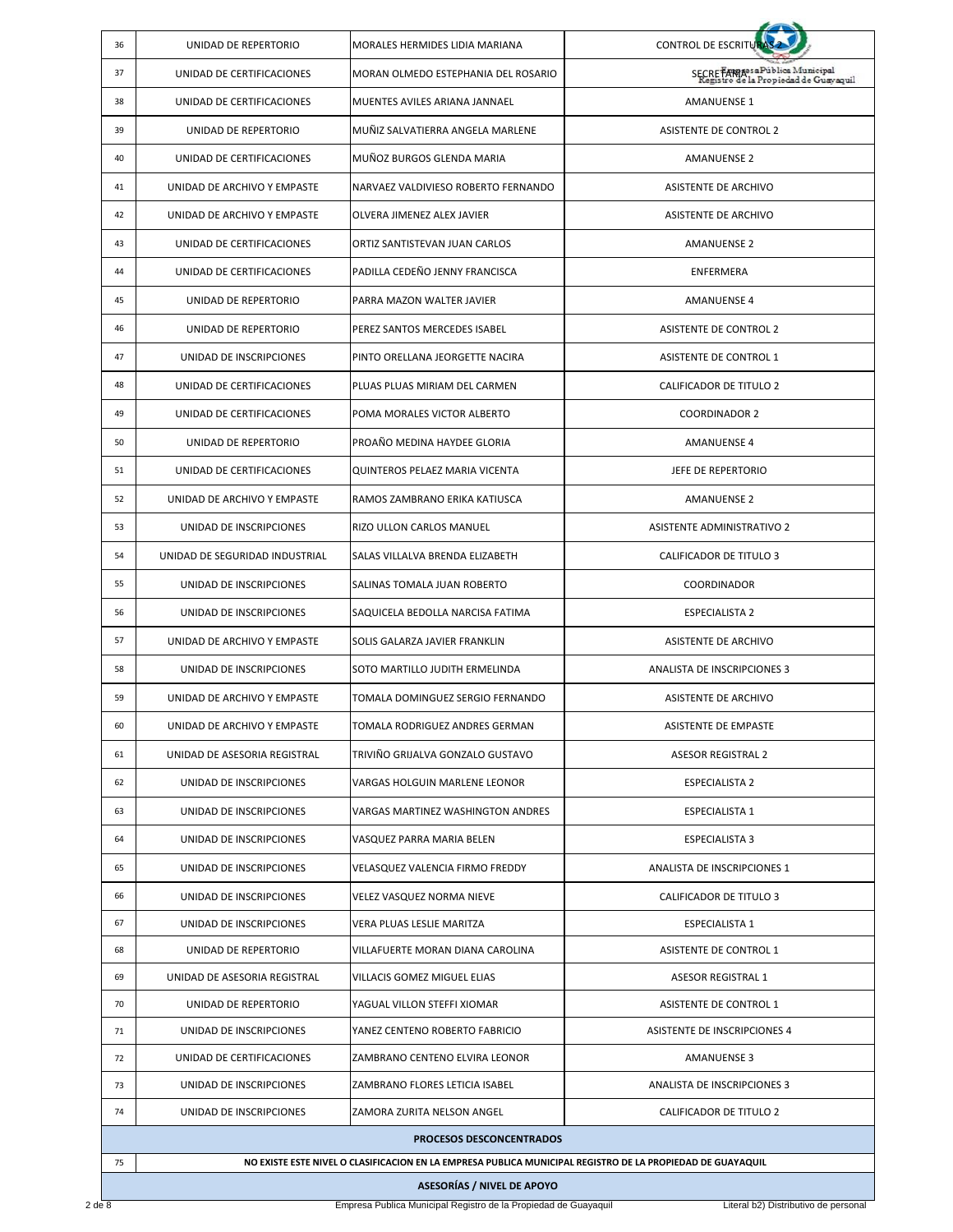| 76  | UNIDAD DE SISTEMAS INFORMATICOS | AGUAYO MARTINEZ INGRID LISSETTE            | <b>ASISTENTE DE SISTE</b>               |
|-----|---------------------------------|--------------------------------------------|-----------------------------------------|
| 77  | UNIDAD DE ADMINISTRACION        | AGUILAR SANCHEZ MILTON OSWALDO             | AUXILIAR DE SERVICIOS WANTENIMIPATOPal  |
| 78  | UNIDAD FINANCIERA               | AGUILAR JARAMILLO ANGIE MARIELA            | CAJERO - RECAUDADOR                     |
| 79  | UNIDAD DE ASESORIA LEGAL        | AGUIRRE CARDENAS KARLA TATIANA             | ASESOR LEGAL DE USUARIO 1               |
| 80  | UNIDAD FINANCIERA               | ALVAREZ GABINO MELISSA LISSETTE            | CAJERO - RECAUDADOR                     |
| 81  | UNIDAD DE AUDITORIA INTERNA     | ALMEIDA AGUILAR MAYRA MERCEDES             | <b>AUDITORA INTERNA</b>                 |
| 82  | UNIDAD DE AUDITORIA INTERNA     | ARIAS HIDALGO ROSA DELIA                   | AUDITORA GENERAL                        |
| 83  | UNIDAD DE ADMINISTRACION        | AVILA ORELLANA GIULIANNA DANIELA           | <b>ANALISTA DE GESTION 2</b>            |
| 84  | UNIDAD DE ASESORIA LEGAL        | BARBA SANCHON VILMA DORINDA                | ASESOR LEGAL 2                          |
| 85  | UNIDAD DE ADMINISTRACION        | BORBOR ANDRADE LISBETH BEYRUT              | AUXILIAR ADMINISTRATIVO                 |
| 86  | UNIDAD FINANCIERA               | CAMPOVERDE FONSECA ARTURO MANUEL           | DIRECTOR FINANCIERO                     |
| 87  | <b>GERENCIA GENERAL</b>         | CARDENAS ZEA LETICIA ISABEL                | ASESOR JURIDICO DE GERENCIA             |
| 88  | UNIDAD FINANCIERA               | CARVAJAL NARVAEZ DAYSI KARINA              | CAJERO - RECAUDADOR                     |
| 89  | UNIDAD TALENTO HUMANO           | CASALILLA SOLORZANO XIMENA GABRIELA        | <b>ANALISTA GESTION 1</b>               |
| 90  | UNIDAD DE ADMINISTRACION        | CHELE QUIMIS ADAN EUCLIDES                 | ASISTENTE DE BODEGA                     |
| 91  | UNIDAD DE SISTEMAS INFORMATICOS | CHICHANDE LUNA ANITA DEL ROCIO             | JEFE DE DIGITALIZACION                  |
| 92  | UNIDAD DE ASESORIA LEGAL        | COELLO TROYA YISSELL BEATRIZ               | ASESOR LEGAL DE USUARIO 3               |
| 93  | UNIDAD DE SISTEMAS INFORMATICOS | DELGADO YAGUAL RAUL ALEJANDRO              | ASISTENTE DE DIGITALIZACION             |
| 94  | UNIDAD DE SISTEMAS INFORMATICOS | DURAN PONGUILLO CHRISTIAN ALEJANDRO        | ANALISTA PROGRAMADOR 2                  |
| 95  | UNIDAD DE ADMINISTRACION        | ESCALANTE CONSUEGRA ALEXANDRA<br>JACKELINE | JEFE ADMINISTRATIVO                     |
| 96  | UNIDAD DE TALENTO HUMANO        | ESCALANTE CONSUEGRA SANDY JAZMIN           | ANALISTA DE GESTIÓN 2                   |
| 97  | UNIDAD DE SISTEMAS INFORMATICOS | ESPINOZA SANTOS JACINTO OTTO               | JEFE DE DISEÑO Y DESARROLLO             |
| 98  | UNIDAD FINANCIERA               | GARCIA QUINDE ROSA MARIA                   | CAJERO - RECAUDADOR                     |
| 99  | UNIDAD DE ASESORIA LEGAL        | GOMEZ MAQUILON NELSON MAURICIO             | ASESOR LEGAL DE USUARIO 2               |
| 100 | UNIDAD DE TALENTO HUMANO        | GUANOLUISA CORRALES ROCIO DE LOURDES       | RECEPCIONISTA 1                         |
| 101 | UNIDAD FINANCIERA               | HIDALGO PALOMEQUE CINTHIA ISABEL           | JEFE DE RECAUDACIONES                   |
| 102 | UNIDAD FINANCIERA               | JARAMILLO TARANTO NARCISA DE JESUS         | SECRETARIA DE UNIDAD FINANCIERA         |
| 103 | UNIDAD DE SISTEMAS INFORMATICOS | LEON DESIDERIO JOSEFINA ELIZABETH          | ASISTENTE DE DIGITALIZACION             |
| 104 | UNIDAD FINANCIERA               | LINO GUAMAN JENNY STEFANIA                 | ASISTENTE DE RECAUDACIONES              |
| 105 | UNIDAD FINANCIERA               | LEMA ORDONEZ CARLOS JESUS                  | <b>CONTADOR GENERAL</b>                 |
| 106 | UNIDAD DE ADMINISTRACION        | LUCAS SUAREZ MANUEL ALFREDO                | AUXILIAR DE SERVICIOS Y MANTENIMIENTO   |
| 107 | UNIDAD DE ASESORIA REGISTRAL    | MACIAS VALVERDE INGRID ELIZABETH           | ANALISTA DE GESTION 2                   |
| 108 | UNIDAD DE RELACIONES PÚBLICAS   | MARISCAL CASTRO GLENDA JACKELINE           | RELACIONISTA PUBLICA                    |
| 109 | UNIDAD FINANCIERA               | MIELES RUPERTY MARIA PIEDAD                | ANALISTA DE CONTROL PREVIO              |
| 110 | UNIDAD DE ADMINISTRACION        | MOLINA VICTOR MANUEL                       | SUPERVISOR DE SERVICIOS Y MANTENIMIENTO |
| 111 | UNIDAD DE TALENTO HUMANO        | MORAN SALAZAR LOURDES MARIA                | <b>RECEPCIONISTA 2</b>                  |
| 112 | UNIDAD DE ADMINISTRACION        | MORAN SALAZAR WALTER ENRIQUE               | ASISTENTE ADMINISTRATIVO 1              |
| 113 | UNIDAD DE ADMINISTRACION        | MOREIRA MACIAS VICENTE FERNANDO            | <b>CHOFER</b>                           |
| 114 | UNIDAD DE SISTEMAS INFORMATICOS | MOSQUERA MOSQUERA ANDRES ALEXIS            | ANALISTA INFORMATICO                    |
| 115 | UNIDAD FINANCIERA               | MURILLO MONTALVO JOSE NICOLAS              | CAJERO - RECAUDADOR                     |
| 116 | UNIDAD FINANCIERA               | MURILLO CORTEZ OSCAR GEOVANNY              | CAJERO - RECAUDADOR                     |
|     |                                 |                                            |                                         |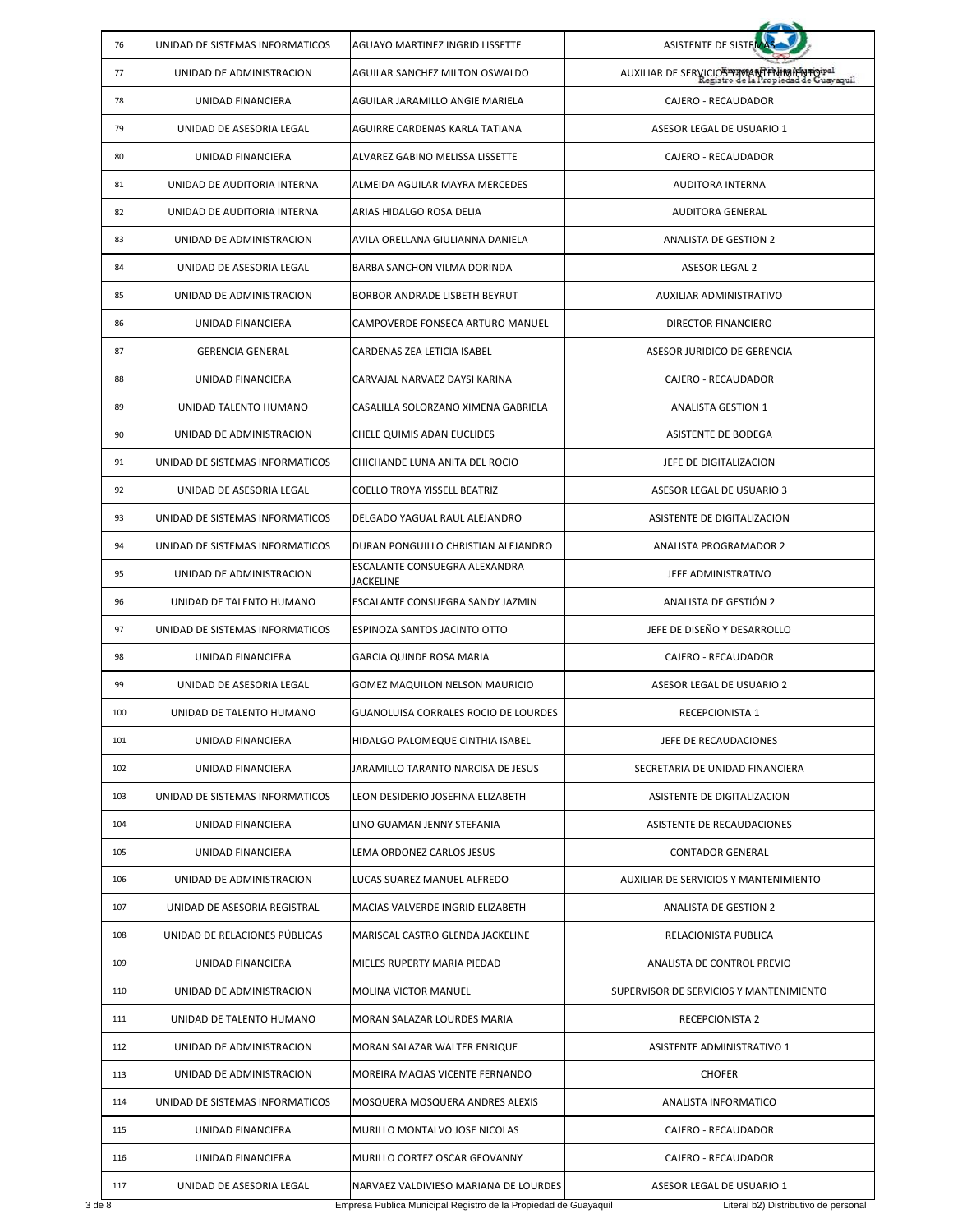

| 118                                                                               | UNIDAD DE SISTEMAS INFORMATICOS | NOBOA CARRION ROSA ALEXANDRA                  | ASISTENTE DE DIGITALIZACION          |
|-----------------------------------------------------------------------------------|---------------------------------|-----------------------------------------------|--------------------------------------|
| 119                                                                               | <b>GERENCIA GENERAL</b>         | PAEZ MURILLO ANGELA NARCISA                   | <b>ASESOR LEGAL 2</b>                |
| 120                                                                               | UNIDAD FINANCIERA               | PANTE ROMERO CINTHIA FLORENCIA                | CAJERO - RECAUDADOR                  |
| 121                                                                               | UNIDAD FINANCIERA               | PARRAGA CEDEÑO LISBETH ANTONELLA              | CAJERO - RECAUDADOR                  |
| 122                                                                               | UNIDAD DE ASESORIA REGISTRAL    | PICO ESPINOZA HOLGER RODRIGO                  | <b>ASESOR REGISTRAL 2</b>            |
| 123                                                                               | UNIDAD FINANCIERA               | PIN MAGALLANES KATHERINE IVETT                | CAJERO - RECAUDADOR                  |
| 124                                                                               | UNIDAD DE RELACIONES PÚBLICAS   | PUYOL MOSCOSO VIVIANA LISSETTE                | COORDINADORA DE IMAGEN INSTITUCIONAL |
| 125                                                                               | UNIDAD DE ASESORIA REGISTRAL    | QUINTANA COELLO HUGO EDUARDO                  | <b>ASESOR REGISTRAL 1</b>            |
| 126                                                                               | UNIDAD FINANCIERA               | QUIÑONEZ CEREZO ELOÍSA GARDENIA               | CAJERO - RECAUDADOR                  |
| 127                                                                               | UNIDAD FINANCIERA               | REYES HIDALGO BELISARIO AUGUSTO               | ANALISTA FINANCIERO                  |
| 128                                                                               | UNIDAD DE ADMINISTRACION        | RIZZO ULLON WASHINGTON NICOLAS                | ASISTENTE ADMINISTRATIVO 1           |
| 129                                                                               | UNIDAD DE TALENTO HUMANO        | RODRIGUEZ CEPEDA MARIA DOLORES                | <b>RECEPCIONISTA 1</b>               |
| 130                                                                               | UNIDAD DE SEGURIDAD INDUSTRIAL  | SALAZAR MARCILLO CESAR GUILLERMO              | JEFE DE SEGURIDAD IINDUSTRIAL        |
| 131                                                                               | UNIDAD FINANCIERA               | SOLORZANO MERO EDISON ESTALIN                 | CAJERO - RECAUDADOR                  |
| 132                                                                               | UNIDAD DE TALENTO HUMANO        | SUAREZ GALARZA NEY ANTONIO                    | ANALISTA DE NOMINA                   |
| 133                                                                               | UNIDAD DE ADMINISTRACION        | TEJENA SANTILLAN LEONARDO XAVIER              | ASISTENTE ADMINISTRATIVO 1           |
| 134                                                                               | UNIDAD DE TALENTO HUMANO        | TRIVIÑO SEGOVIA KERLEY VANESSA                | JEFE DE TALENTO HUMANO               |
| 135                                                                               | UNIDAD DE ASESORIA LEGAL        | TRIVIÑO TUTIVEN HUGO ISAAC                    | <b>ASESOR LEGAL 2</b>                |
| 136                                                                               | UNIDAD DE SISTEMAS INFORMATICOS | VALLE SANCHEZ GIOVANNY FRANCISCO              | DIRECTOR DE INFORMATICA              |
| 137                                                                               | UNIDAD DE TALENTO HUMANO        | <b>VEGA BORBOR DORIS GRACE</b>                | ANALISTA DE GESTION 3                |
| 138                                                                               | UNIDAD DE TALENTO HUMANO        | VEINTIMILLA FRANCO MISHELL NATHALIE           | ANALISTA DE GESTION 1                |
| 139                                                                               | UNIDAD DE TALENTO HUMANO        | VERA MORA DIANA DEL PILAR                     | <b>TRABAJADORA SOCIAL</b>            |
| 140                                                                               | UNIDAD DE ASESORIA LEGAL        | VILLALVA PLAZA JAIME ALBERTO                  | JEFE DE ASESORIA LEGAL               |
| 141                                                                               | UNIDAD FINANCIERA               | VITERI LLUSCA KEVIN FERNANDO                  | <b>ASISTENTE CONTABLE</b>            |
| 142                                                                               | UNIDAD FINANCIERA               | ZAMBRANO ZAMBRANO FERNANDO<br><b>DEONICIO</b> | ANALISTA DE PRESUPUESTO              |
| 143                                                                               | UNIDAD DE ASESORIA LEGAL        | ZAPATA VEGA GERMANIA DEL PILAR                | ASESOR LEGAL 1                       |
| 144                                                                               | UNIDAD DE TALENTO HUMANO        | ZURITA GUERRERO ROGNNY SEGUNDO                | COORDINADOR INSTITUCIONAL            |
| FECHA ACTUALIZACIÓN DE LA INFORMACIÓN:                                            |                                 |                                               | 28/02/2015                           |
| PERIODICIDAD DE ACTUALIZACIÓN DE LA INFORMACIÓN:                                  |                                 | <b>MENSUAL</b>                                |                                      |
| UNIDAD POSEEDORA DE LA INFORMACION - LITERAL b2):                                 |                                 | UNIDAD DE ADMINISTRACION Y TALENTO HUMANO     |                                      |
| RESPONSABLE DE LA UNIDAD POSEEDORA DE LA INFORMACIÓN DEL LITERAL b2):             |                                 | <b>LSI. DORIS VEGA BORBOR</b>                 |                                      |
| CORREO ELECTRÓNICO DEL O LA RESPONSABLE DE LA UNIDAD POSEEDORA DE LA INFORMACIÓN: |                                 | doris-gv@hotmail.com                          |                                      |
| NÚMERO TELEFÓNICO DEL O LA RESPONSABLE DE LA UNIDAD POSEEDORA DE LA INFORMACIÓN:  |                                 | (04) 3709700 EXTENSIÓN 150                    |                                      |

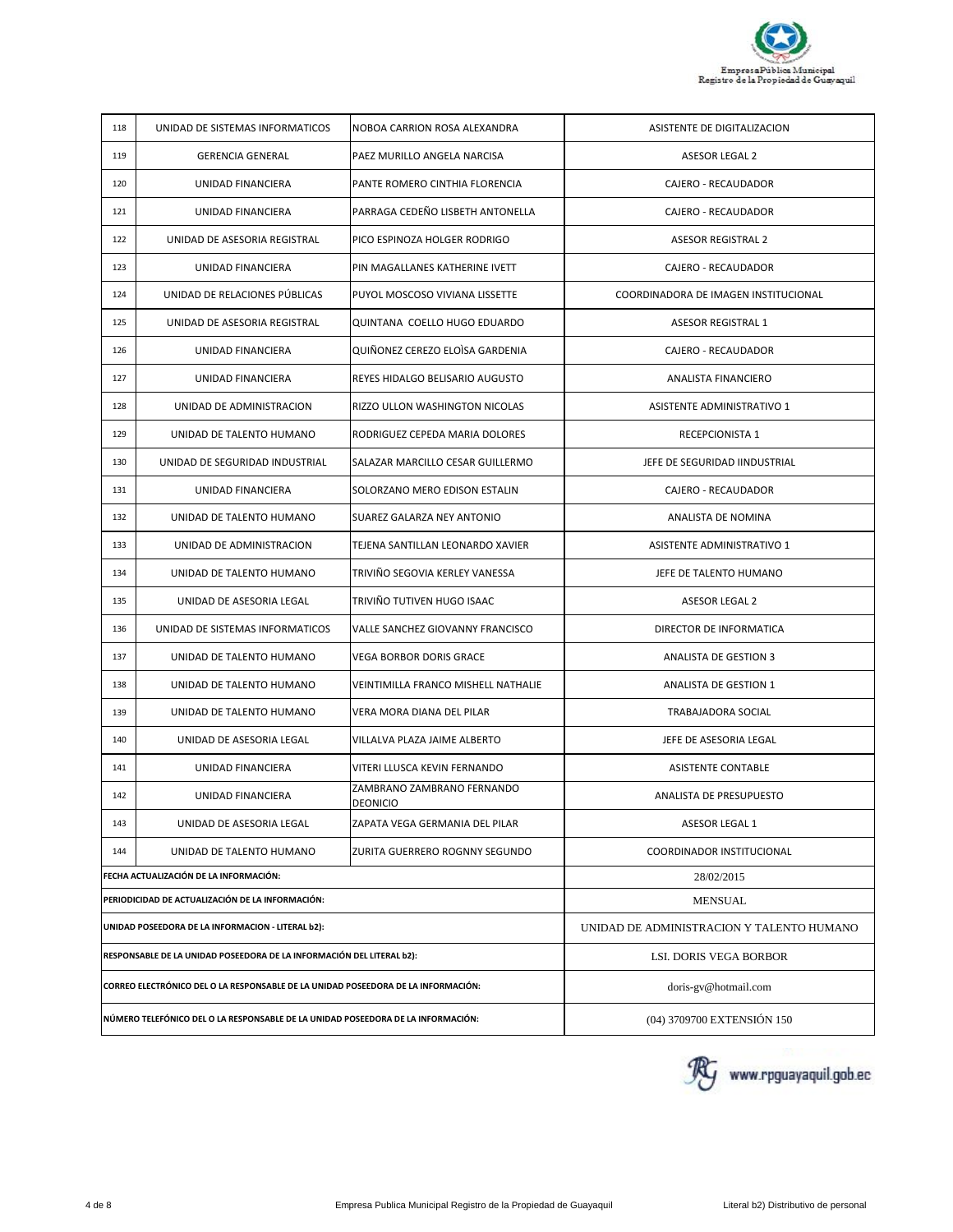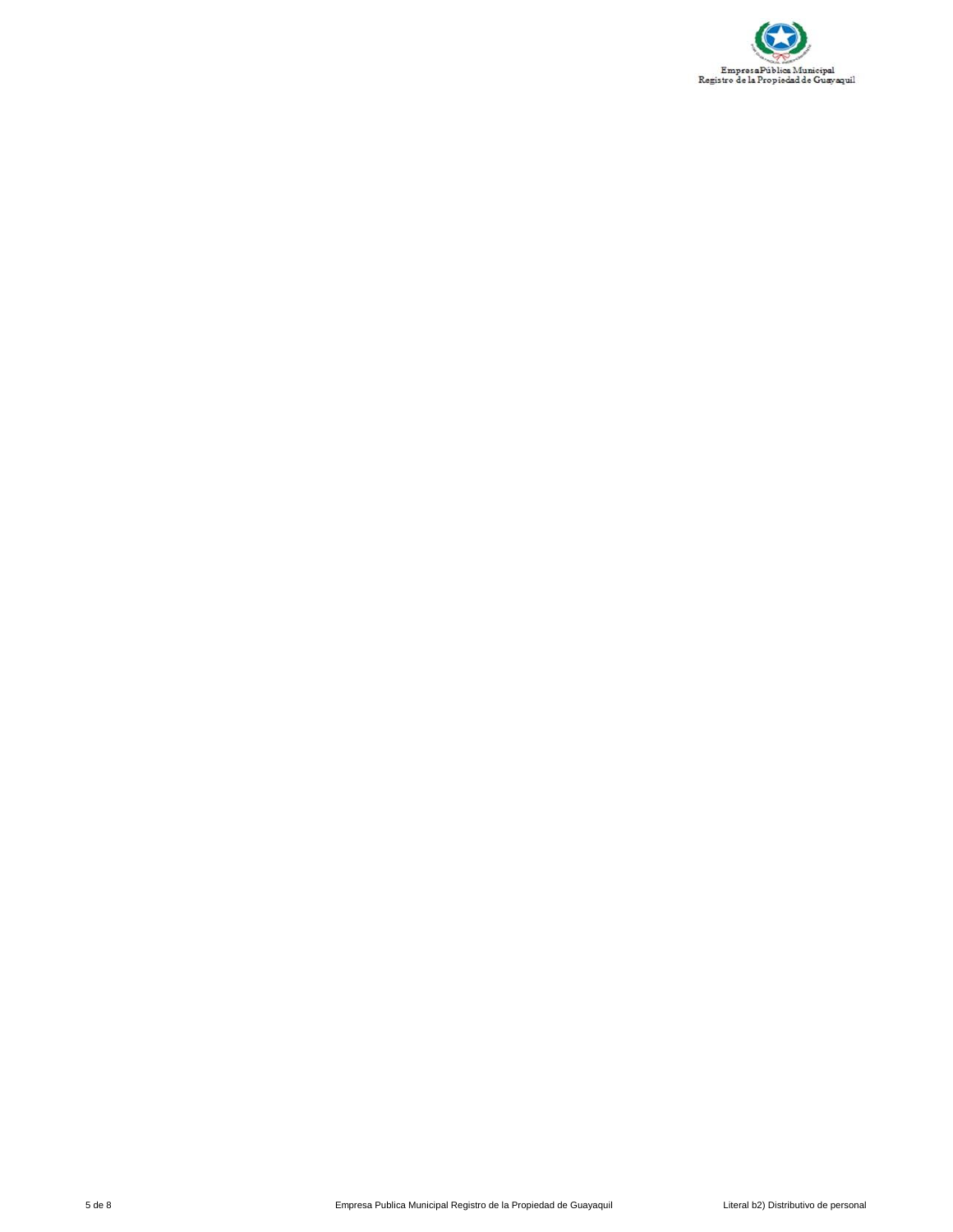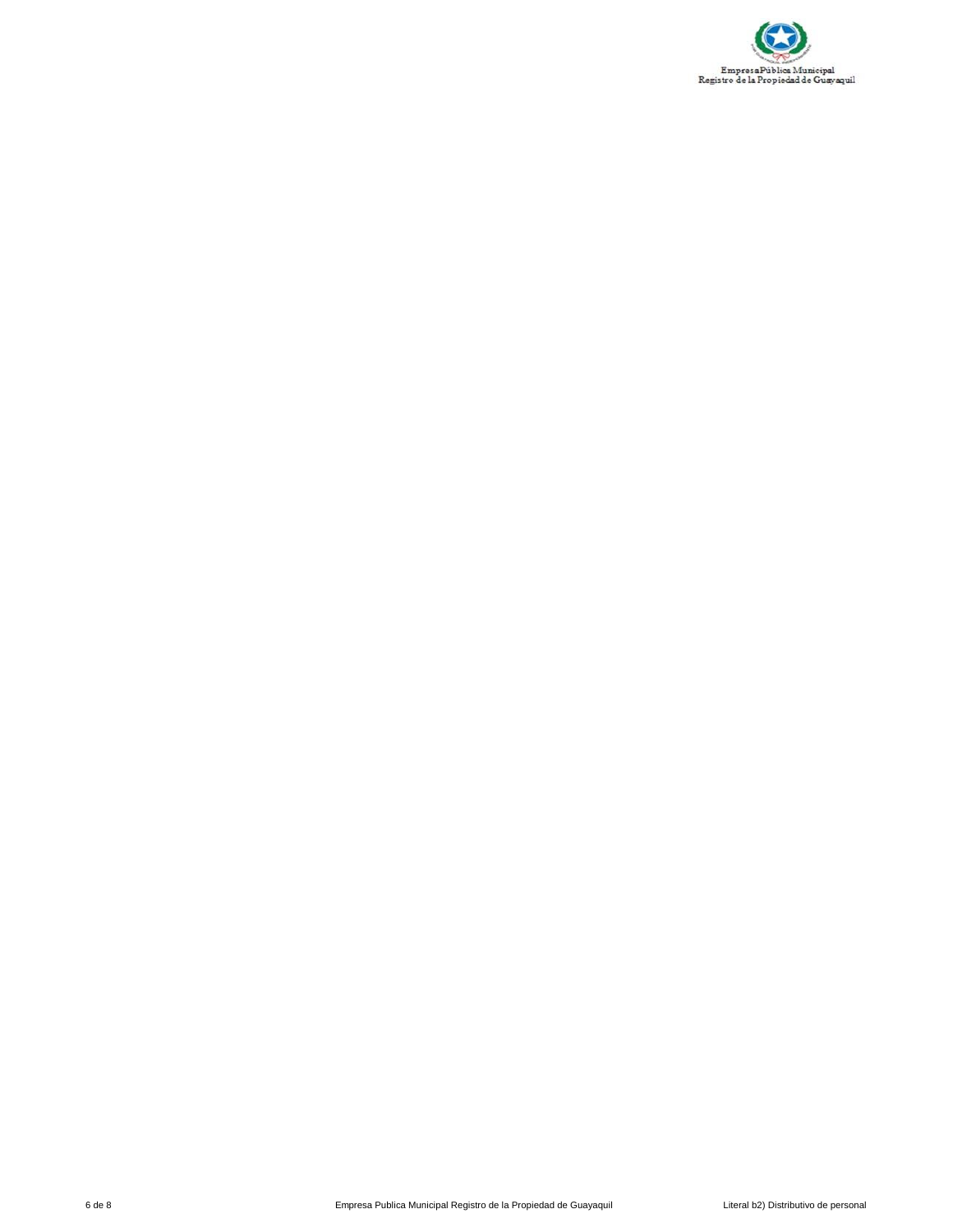